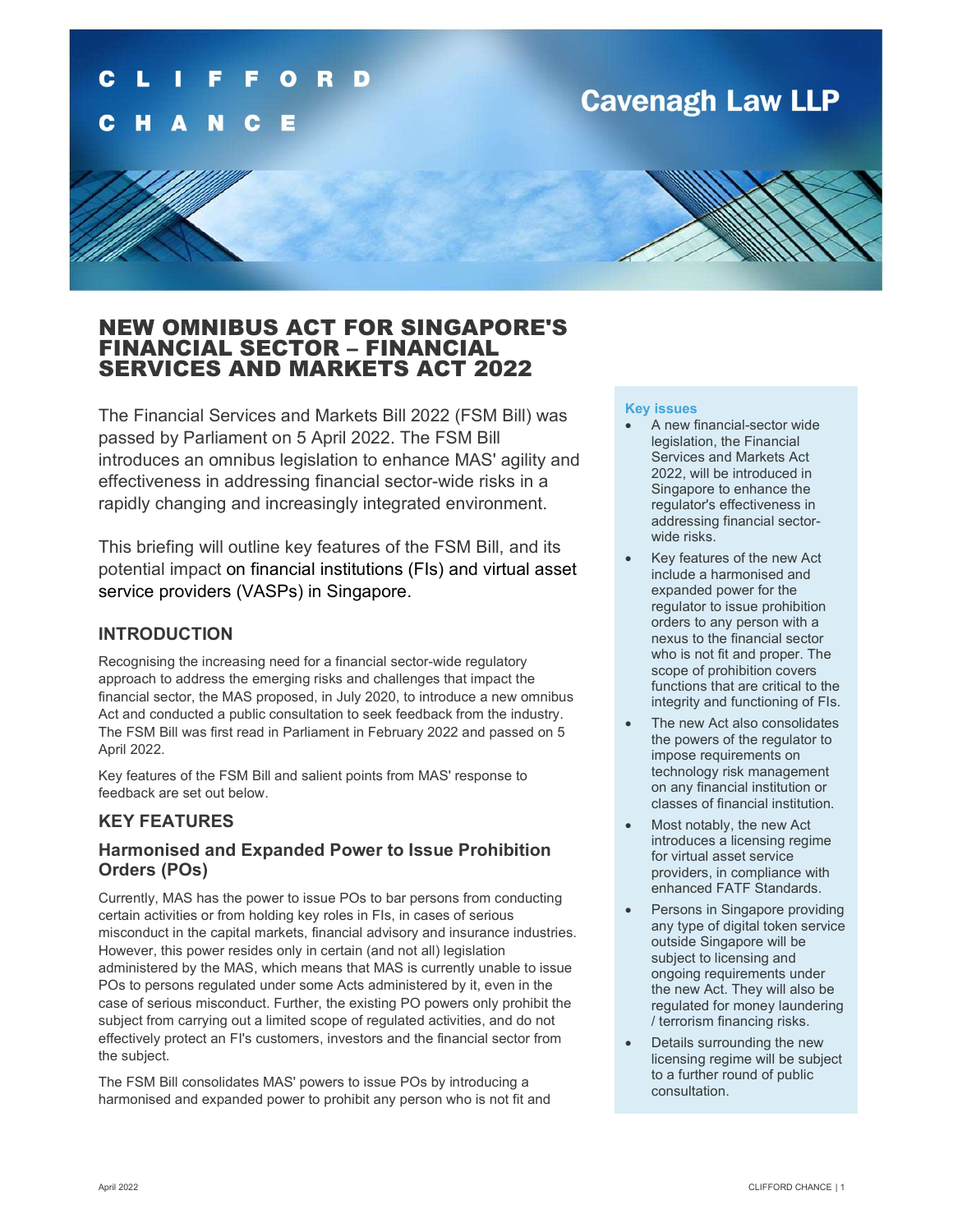### **CLIFFORD**

### C H A N C E

proper from engaging in any activity regulated by MAS and performing a prescribed list of key roles and functions in the financial sector. The prescribed list of key roles and functions range from becoming a substantial shareholder of a FI to performing risk management and control functions for a FI. This will enable a consistent sector-wide approach when taking enforcement action against misconduct.

The FSM Bill also broadens the categories of persons who may be subject to POs, rationalises the grounds for issuing POs (from a list of specific criteria into a single fit and proper test) and widens the scope of prohibition to cover functions that are critical to the integrity and functioning of FIs, such as handling of funds and assets. The revised PO powers are broadly aligned with those in Australia, Hong Kong, UK and US.

While such powers are potentially wide, MAS indicated that a PO will generally be issued only if a person has a former, existing or prospective nexus to the financial industry. To ensure that such powers will be exercised judiciously and in a risk-proportionate manner, MAS intends to issue guidelines to provide greater clarity on how these powers will be used.

The new powers will also allow MAS to issue POs to service providers (SPs) of FIs. However, there is a statutory defence available for an FI such that it will not be liable for indirectly engaging a prohibited person through an outsourcing arrangement, if it can show that it took all reasonable steps to ensure compliance with the prohibition, and after doing so, believed on reasonable grounds that it would not be breaching the prohibition. As such, as part of the FI's due diligence checks in engaging SPs, the FI should check that the SP's employees who undertake key functions for or on behalf of the FI have not been issued with POs.

### Harmonised Power in relation to Technology Risk Management (TRM)

MAS' powers to impose requirements on TRM are currently spread across various Acts. The FSM Bill consolidates these powers by introducing a centralised power that empowers the MAS to impose requirements on TRM on any FI or classes of FIs in relation to the FI's system(s), irrespective of whether the system(s) supports a regulated activity.

The maximum penalty for breaches of the relevant Regulations and Notices issued is set at S\$1 million in the FSM Bill.

The consolidated powers under the FSM Bill do not impose specific requirements upon FIs. MAS intends to re-issue existing notices on TRM and cyber hygiene under the new powers. Should there be new regulations to be made pursuant to these powers, we expect MAS to subject the proposed new requirements to a public consultation.

### Enhanced Regulation of Virtual Asset Service Providers (VASPs)

### VASPs

In 2019, the Financial Action Task Force (FATF) enhanced the FATF Standards to require countries to regulate VASPs for money laundering and terrorism financing (ML/TF) risks. Among other things, the enhanced FATF Standards require VASPs to be at least licensed or registered in the jurisdictions(s) where they are created, to mitigate the risk of regulatory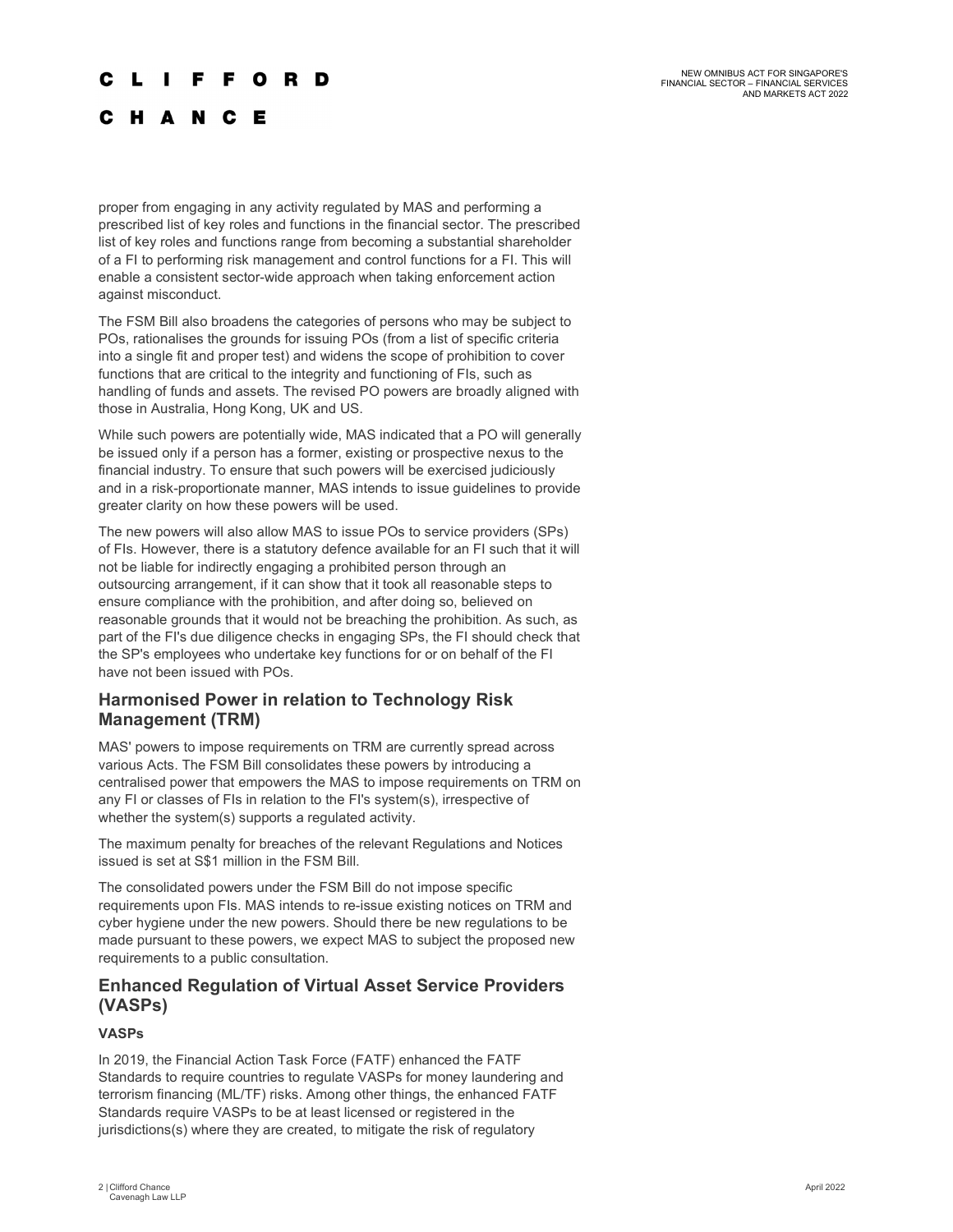# C L I F F O R D

### C H A N C E

arbitrage (where no single jurisdiction has sufficient regulatory hold over a specific VASP due to the internet and digital nature of the business of a VASP).

Singapore, like other major financial centres such as Hong Kong, is in the process of implementing a licensing regime for VASPs, in order to comply with the enhanced FATF Standards.

Most entities that carry on the business of providing virtual asset (VA) services in Singapore are subject to current legislation, where the VA involved constitute digital payment tokens or DPTs (as defined under the Payment Services Act 2019 (PS Act)) or capital markets products (as defined under the Securities and Futures Act 2001 (SFA)).

To fully align with the enhanced FATF Standards, the FSM Bill will regulate all VASPs created in Singapore that provide VA services outside of Singapore. Such VASPs which provide digital token (DT) services outside of Singapore will be regulated as a new class of FIs, with licensing and ongoing requirements to ensure that MAS has adequate supervisory oversight over them.

The FSM Bill will align the scope of DT services to the enhanced FATF Standards to include:

a) dealing in DTs;

b) facilitating the exchange of DTs;

c) accepting DTs for the purposes of transmitting, or arranging for the transmission of, the DTs;

d) inducing or attempting to induce any person to enter into or to offer to enter into any agreement for or with a view to buying or selling any DTs in exchange for any money or any other DTs (whether of the same or a different type);

e) safeguarding of a DT or DT instrument, where the service provider has control over the DT or over one or more DTs associated with the DT instrument; and

f) financial advice relating to the offer or sale of DTs.

MAS generally does not seek to regulate persons that are solely involved in technical activities (e.g. the activity of blockchain mining, or function of validator nodes) or development of software application, and has carved out certain exclusions for persons carrying on such activities.

#### AML/CFT Supervisory Oversight

MAS considers all transactions relating to DT services to carry higher inherent ML/TF risks due to their anonymity and speed. The FSM Bill will regulate VASPs primarily for ML/TF risks. The FSM Bill will introduce general powers over VASPs, including licensing requirements, powers to conduct AML/CFT inspections and render assistance to domestic authorities and MAS' foreign AML/CFT supervisory counterparts.

AML/CFT requirements imposed on VASPs will be aligned with the requirements imposed on DPT service providers regulated under the PS Act.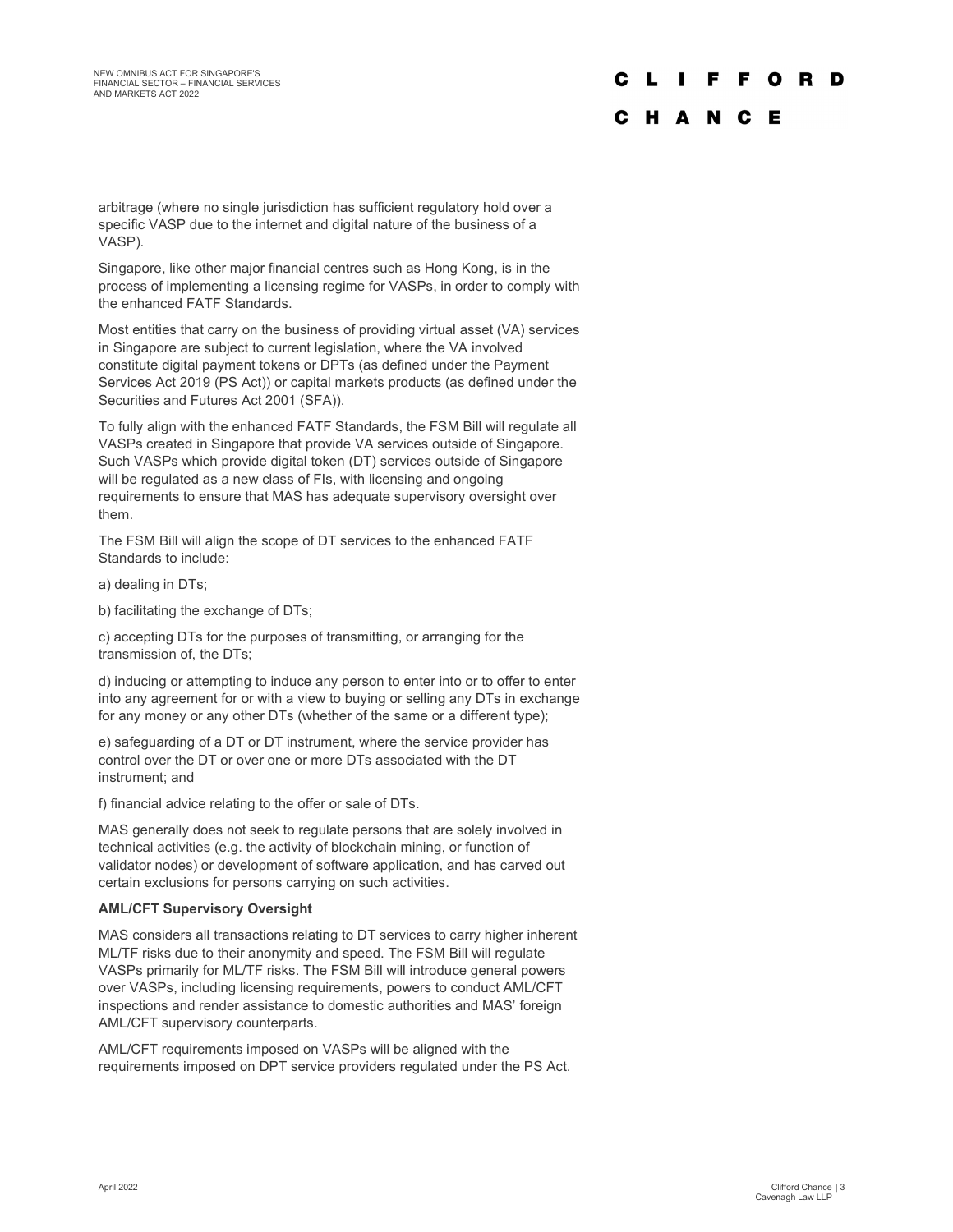### L I F F O R D

### C H A N C E

#### Licensing and on-going requirements

The FSM Bill prohibits an individual or a partnership from carrying on, from a place of business in Singapore, a business of providing any type of DT service outside Singapore, unless the individual or the partnership has in force a licence.

Similarly, a Singapore corporation is prohibited from carrying on a business, whether from Singapore or elsewhere, of providing any type of DT service outside Singapore, unless the Singapore corporation has in force a licence.

There are licensing exemptions available to certain persons, including those who are:

a) regulated or exempted from regulation under the SFA in respect of carrying on a business in a capital markets product regulated activity;

b) licensed or exempted from such licensing under the Financial Advisers Act 2001 in respect of carrying on a business of providing a financial advisory service; or

c) licensed or exempted from such licensing under the PS Act in respect of carrying on a business of providing any DPT service.

VASPs intending to apply for a DT service licence are required to have a permanent place of business in Singapore to ensure meaningful presence in Singapore and allow MAS to contact the licensee at that location.

Detailed requirements will be set out in subsidiary legislation, which will be subject to an industry consultation.

MAS will also apply its existing TRM and cyber hygiene requirements to VASPs.

#### No Transitional Arrangements

Finally, it should be noted that MAS does not intend to provide a transitional arrangement for DT service providers. This means that once the relevant regulatory framework is in force, DT service providers would be required to suspend or cease operations, until they obtain a licence from MAS.

#### What this means for FIs and VASPs

FIs should be aware of the MAS' expanded powers in relation to the issue of POs and TRM matters and assess their compliance risks in this regard.

In relation to VASPs, given that the details of the regulatory framework have yet to be ironed out, the industry can expect a further round of public consultation by MAS to discuss the finer details before the final regulatory framework comes into force.

Meanwhile, VASPs in Singapore or those intending to set up operations in Singapore (that are not already licensed or applying to be licensed under the existing PS Act) should start to assess if they may be required to be licensed under the new regulatory framework. If so, they should conduct a review on their business plans, operations, policies and procedures, and consider how these would need to be structured or modified in order to comply with the existing PS Act or the new regulatory framework, in the case of the latter in particular, with the AML/CFT requirements imposed on licensed DPT service providers (which will likely be similar to the requirements under the PS Act). VASPs should also be alert to future consultations by MAS which will discuss the detailed regulatory requirements which VASPs in Singapore are likely to be subject to.